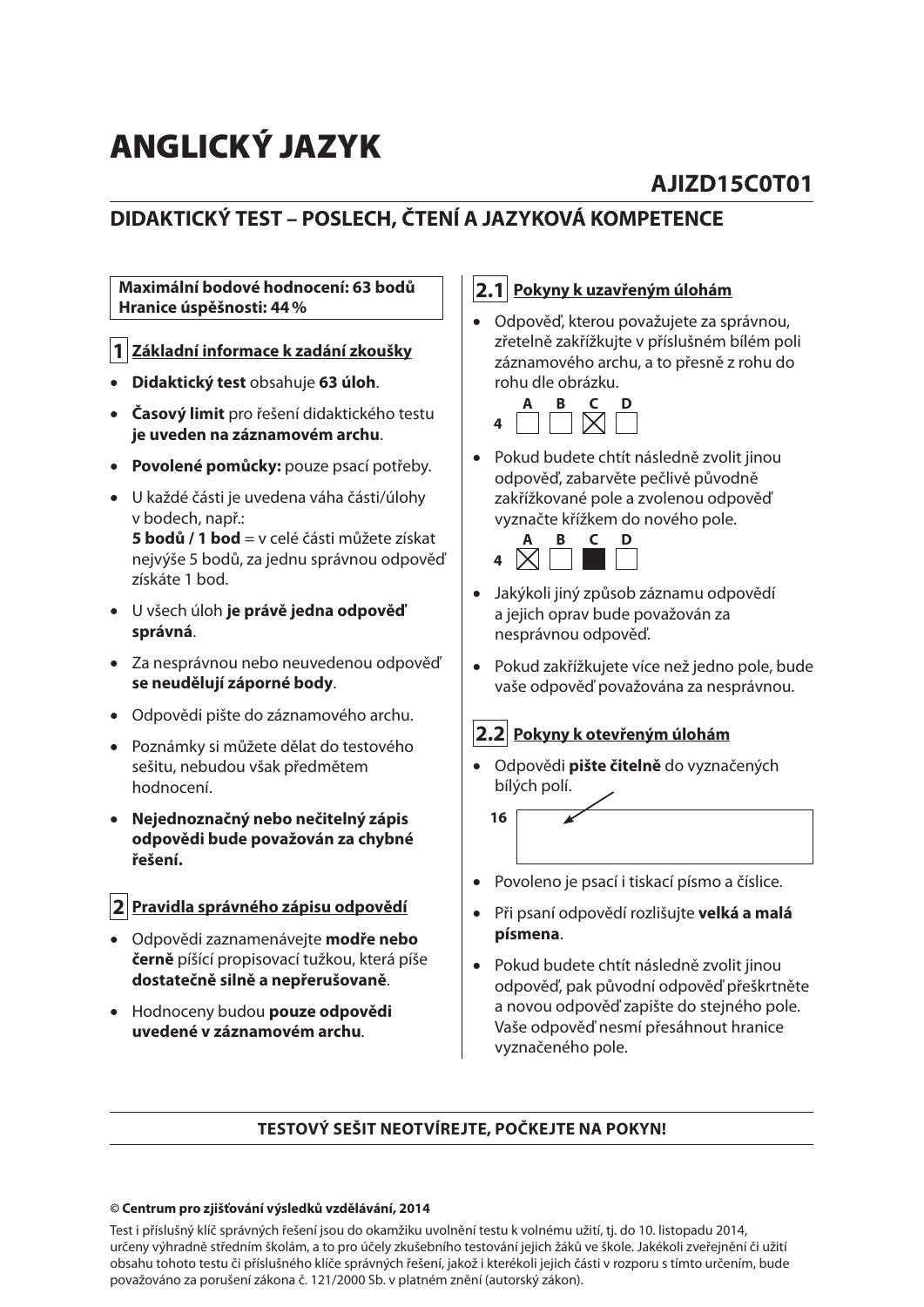## **POSLECH**

| $1.\check{\mathsf{C}}$ ÁST | ÚІ ЛUV 1<br>$-4$ | $\cdot$ 1 bod<br>4 body |
|----------------------------|------------------|-------------------------|
|                            |                  |                         |

Uslyšíte **čtyři** krátké nahrávky. Nejprve uslyšíte otázku a poté vyslechnete nahrávku. Na základě vyslechnutých nahrávek **vyberte** k úlohám **1–4** vždy jeden správný obrázek **A–C**.

#### **1 What is Jason's new job?**







**2 Which transport is going to Globe Shopping Centre today?**







**3 What does the girl's boyfriend look like now?**







**4 What is the man doing tomorrow?**





**© Centrum pro zjišťování výsledků vzdělávání, 2014**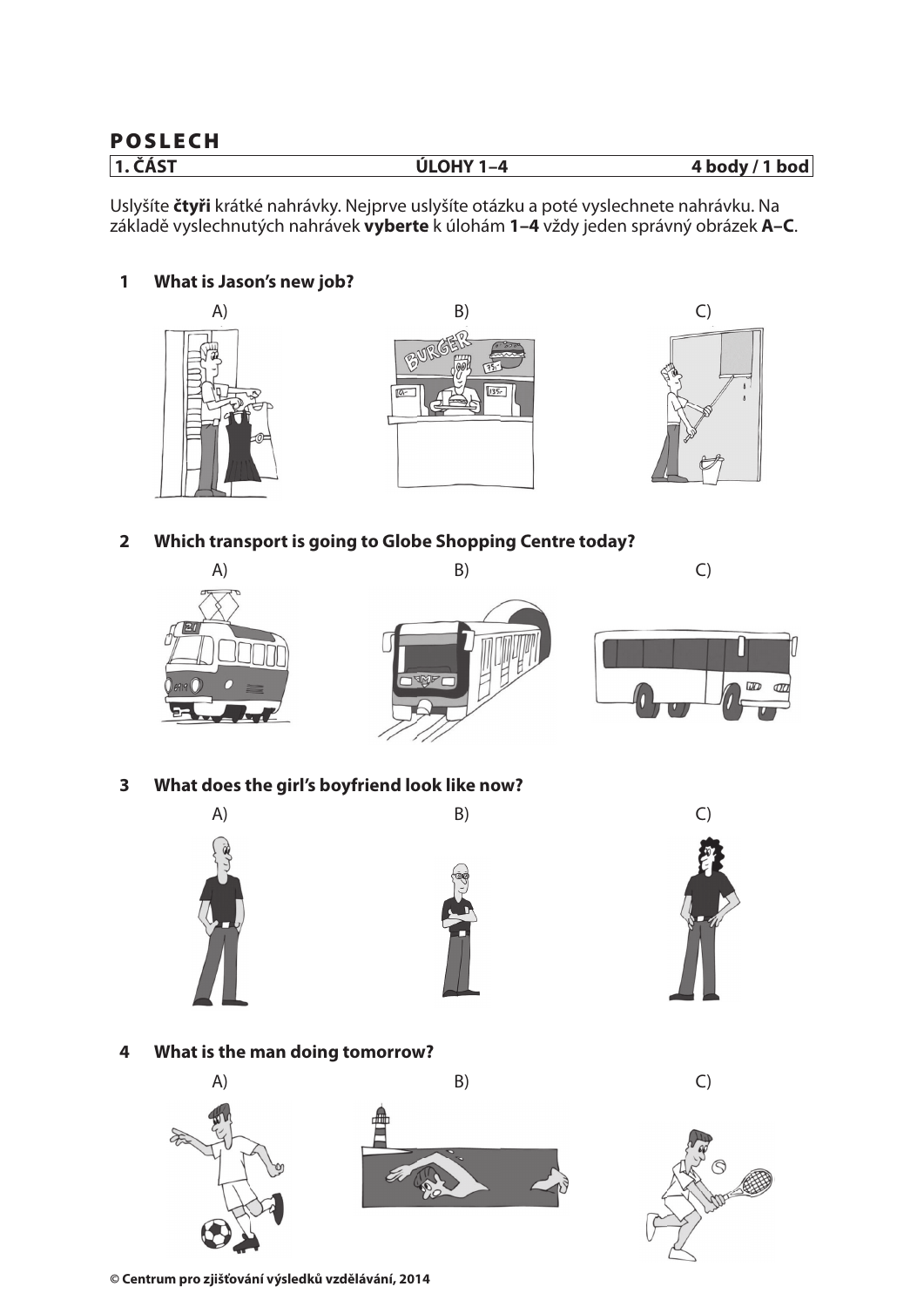|         |                                                                                                                                                                    | <b>POSLECH</b> |  |   |  |  |  |
|---------|--------------------------------------------------------------------------------------------------------------------------------------------------------------------|----------------|--|---|--|--|--|
| 2. ČÁST | <b>ÚLOHY 5-12</b>                                                                                                                                                  | 8 bodů / 1 bod |  |   |  |  |  |
|         | Uslyšíte rozhovor dvou přátel o výhře v soutěži. Na základě vyslechnuté nahrávky<br>rozhodněte, zda jsou tvrzení v úlohách 5-12 pravdivá (P), nebo nepravdivá (N). |                |  |   |  |  |  |
| 5       | Mary won a one-week trip in a radio competition.                                                                                                                   | P              |  | N |  |  |  |
| 6       | Mary has never been to the Caribbean before.                                                                                                                       |                |  |   |  |  |  |
| 7       | Mary thinks the Dominican Republic is more beautiful than Jamaica.                                                                                                 |                |  |   |  |  |  |
| 8       | The radio station will pay for Mary's travel partner's plane ticket.                                                                                               |                |  |   |  |  |  |
| 9       | Mary will take her mother on the trip with her.                                                                                                                    |                |  |   |  |  |  |
| 10      | Mary's father prefers staying at home to travelling these days.                                                                                                    |                |  |   |  |  |  |
| 11      | As a child, Mary rode a camel through a desert.                                                                                                                    |                |  |   |  |  |  |
| 12      | Mary has to take the holiday before September.                                                                                                                     |                |  |   |  |  |  |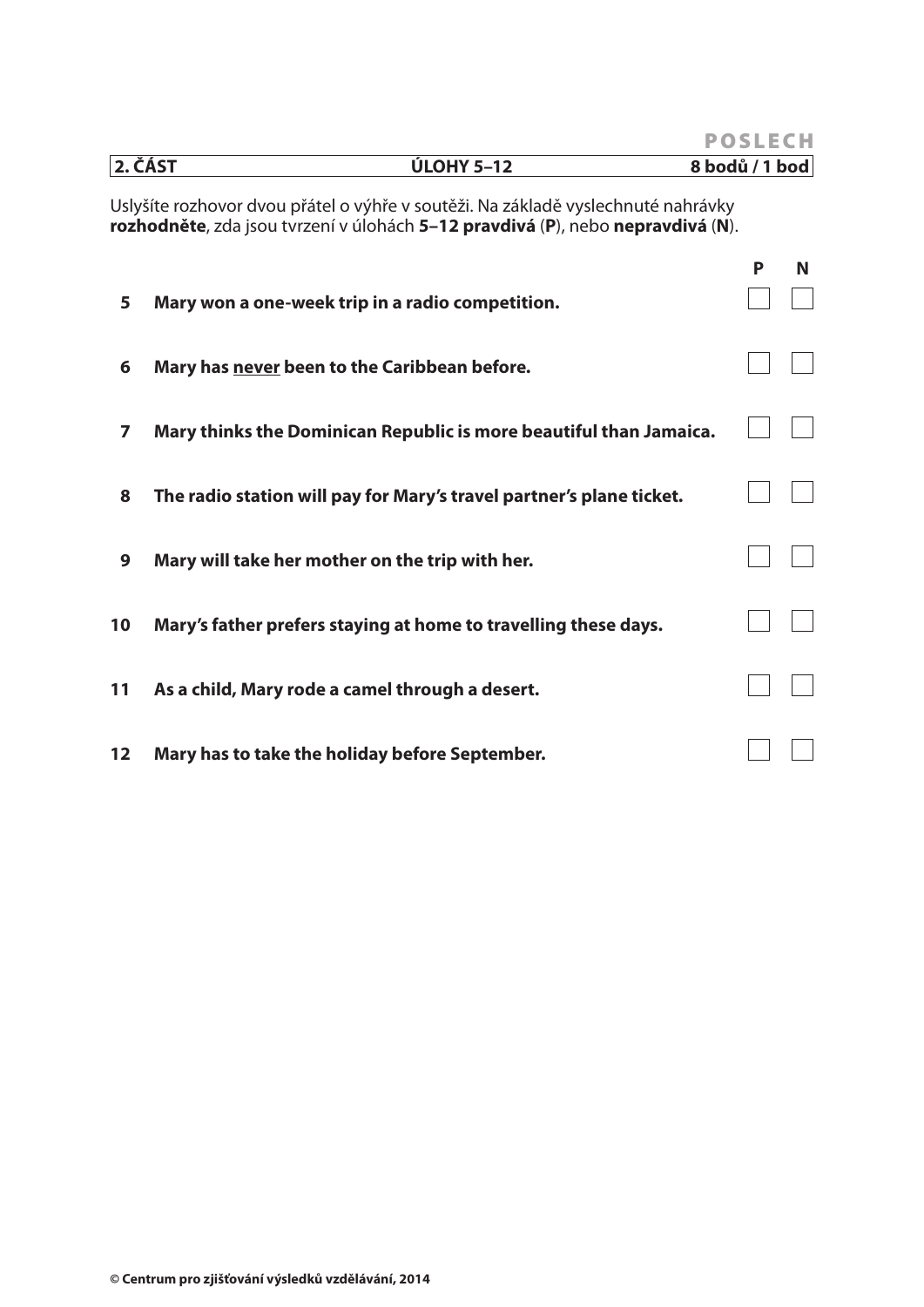**POSLECH 3. ČÁST ÚLOHY 13–19 7 bodů / 1 bod**

Uslyšíte instrukce ke školnímu výletu do Londýna. Na základě vyslechnuté nahrávky **doplňte** informace na vynechaná místa v úlohách **13–19**. V odpovědích použijte **nejvýše 3 slova**. Čísla můžete zapisovat číslicemi. První úloha slouží jako **vzor** (**0**).

| <b>My school trip to London</b>                                                  |
|----------------------------------------------------------------------------------|
| I cannot get on the bus without a/an (0) passport.                               |
| I will get breakfast and (13) _____________ with the host family.                |
| Next week's weather will be (14) _____________.                                  |
| I should bring comfortable shoes and a/an (15) _____________.                    |
| We should reach London at (16) _____________ in the morning.                     |
| After breakfast, the teacher will show us how to use the (17) _____________.     |
| I should study my (18) _______________ before arriving in London.                |
| I should contact the teacher by calling the following number: (19) ____________. |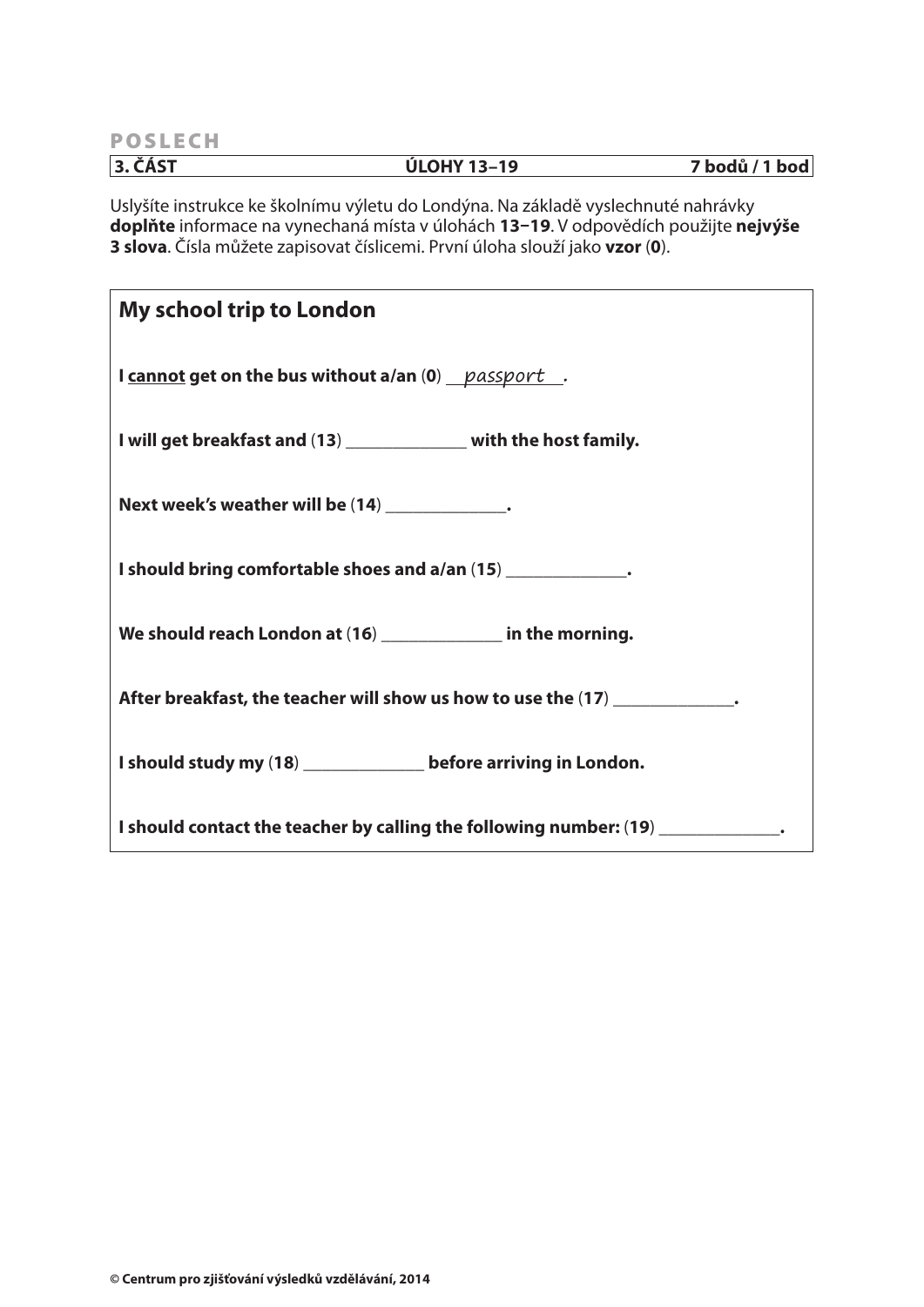#### **4. ČÁST ÚLOHY 20–23 4 body / 1 bod**

Uslyšíte **čtyři** krátké nahrávky. Nejprve uslyšíte otázku a poté vyslechnete nahrávku. Na základě vyslechnutých nahrávek **vyberte** k úlohám **20–23** vždy jednu správnou odpověď **A–D**.

#### **20 Which train is the lady going to take?**

- A) the train at 7:30
- B) the train at 9:00
- C) the train at 9:15
- D) the train at 12:00

#### **21 What does the man dislike about his current job?**

- A) the pay
- B) the loneliness
- C) the colleagues
- D) the working hours

#### **22 What are Liz and John going to do on holiday?**

- A) go camping
- B) go shopping
- C) go sightseeing
- D) go to the seaside

#### **23 What type of TV show does the woman watch most?**

- A) drama
- B) comedy
- C) reality show
- D) romantic serial

#### **ZKONTROLUJTE, ZDA JSTE DO ZÁZNAMOVÉHO ARCHU UVEDL/A VŠECHNY ODPOVĚDI.**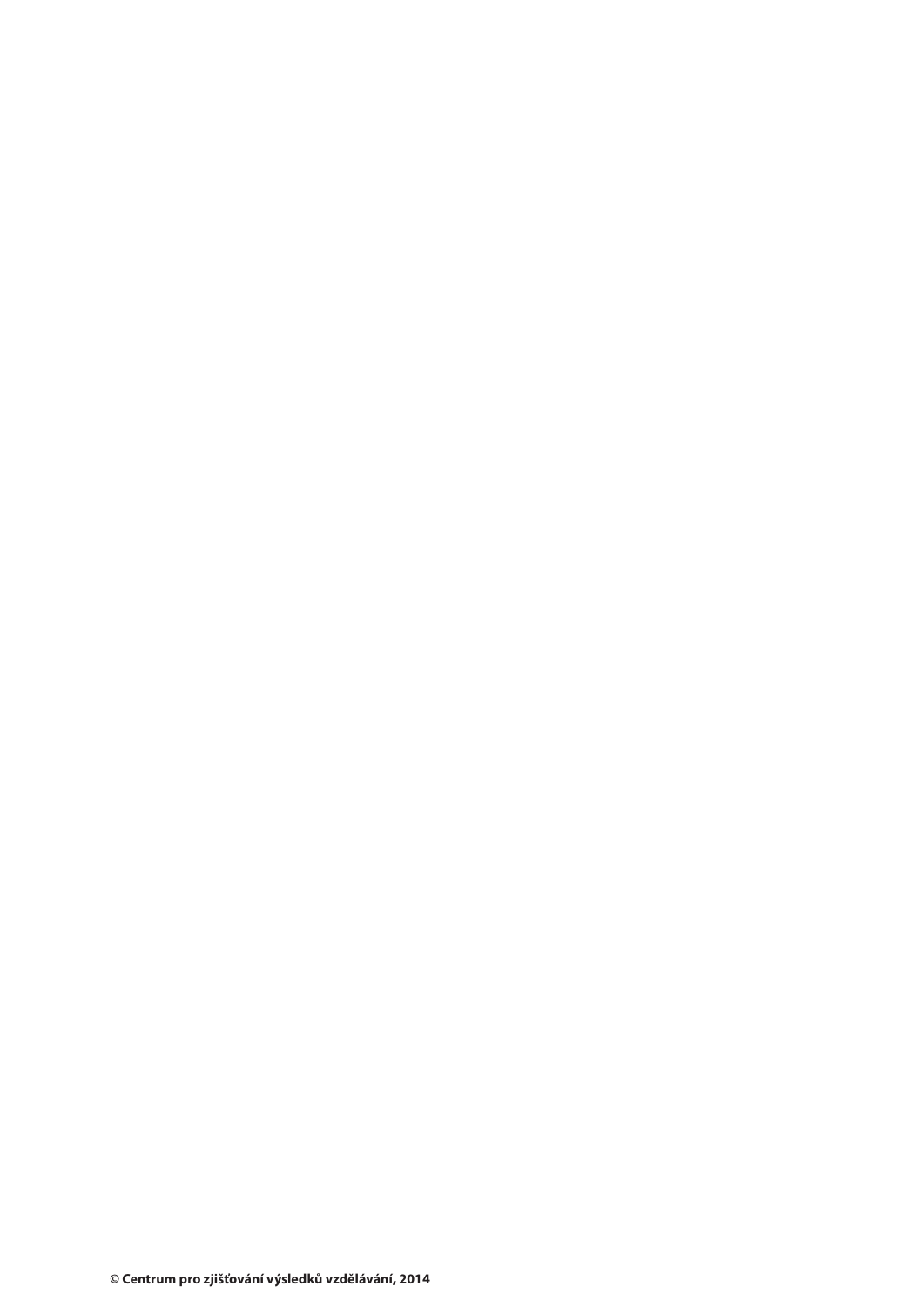#### **NÁSLEDUJE SUBTEST ČTENÍ A JAZYKOVÁ KOMPETENCE. NEOTÁČEJTE! VYČKEJTE NA POKYN ZADAVATELE!**

**© Centrum pro zjišťování výsledků vzdělávání, 2014**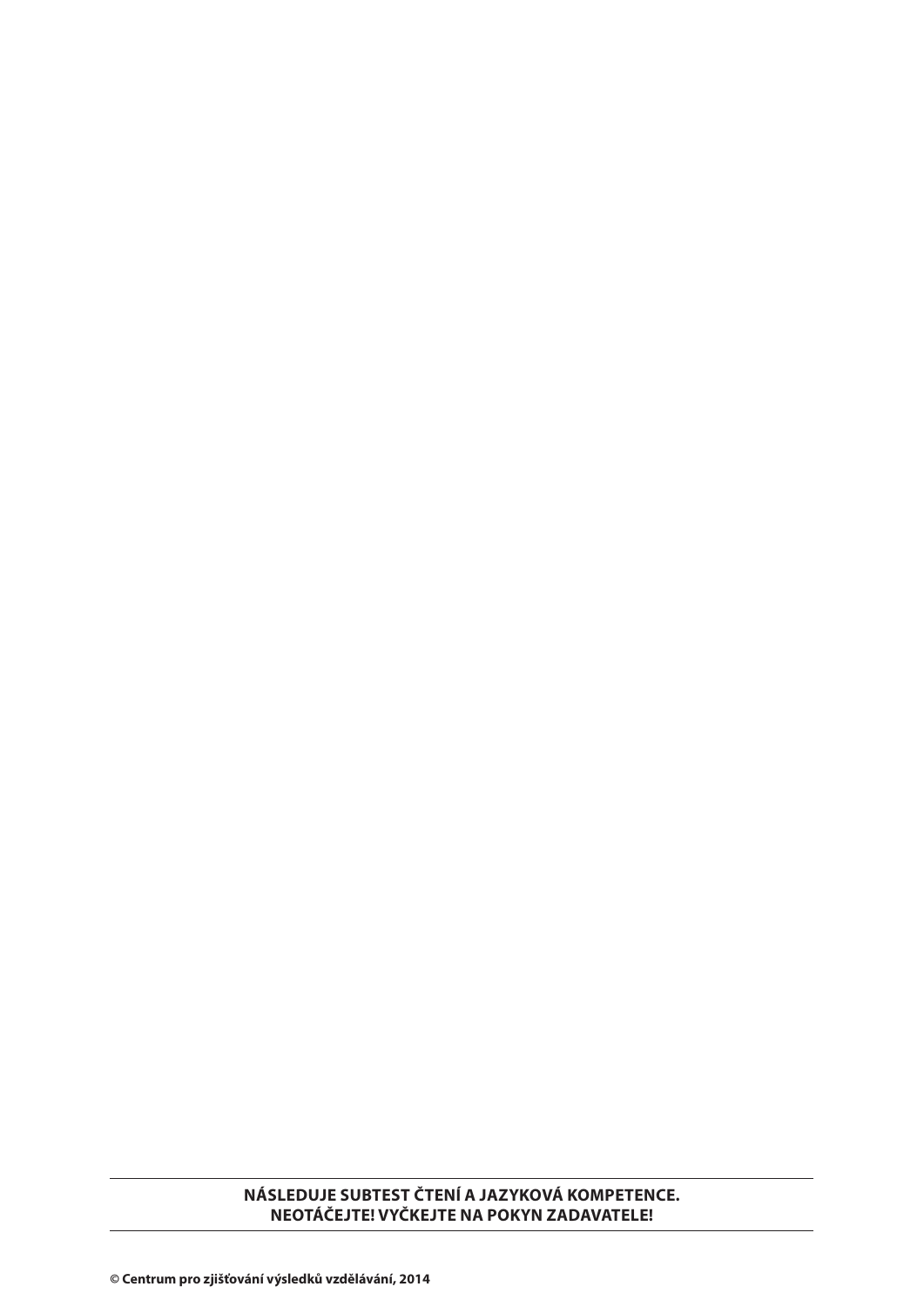**5. ČÁST ÚLOHY 24–28 5 bodů / 1 bod**

Přečtěte si **pět** krátkých textů. Na základě informací v textech **vyberte** k úlohám **24–28** vždy jednu správnou odpověď **A–D**.

#### **Oscar Wilde**

Oscar Wilde died as a poor man in France in 1900 and his friends could only afford a simple grave for him outside Paris. But twelve years later, enough money was collected and Wilde's remains<sup>1</sup> were moved to the most famous cemetery in Paris. His new grave, with a statue of an angel, both made of white stone, was created by American sculptor Jacob Epstein in 1914. It soon became a magnet for tourists who started to cover the stone with lipstick kisses. Unfortunately, the lipstick sank into the stone and every time it was cleaned, the grave was damaged even more. So, a year ago, French conservationists decided to clean it and keep it safe behind a glass panel. The restored grave was presented on the date of the anniversary of Wilde's death.

(www.bbc.co.uk, upraveno)

1 remains: ostatky

#### **24 What happened to Wilde's grave twelve months ago, according to the text?**

- A) It was moved to a new place in Paris.
- B) It was restored by an American sculptor.
- C) It was surrounded by a protective glass wall.
- D) It was decorated with a new statue by Jacob Epstein.

#### **Human Advertising**

'Advertise on my face'. This is the web advertisement of a young American man selling advertising space on his face to earn cash for a summer holiday in Europe. Andrew Fisher of Omaha, Nebraska, has started a company called www.HumanAdSpace.com. He thinks that human advertising will be the next big thing. Companies have been invited to advertise their company logo on his face in the form of a temporary tattoo for 30 days. No company has responded so far but Andrew is not giving up. He says, 'Take this chance and become a part of history.'

(www.breakingnewsenglish.com, upraveno)

#### **25 What does the text say about Andrew Fisher's project?**

- A) He wants to have a new company.
- B) He needs money to travel overseas.
- C) He is earning money to have a new tattoo.
- D) He is advertising company logos on his body.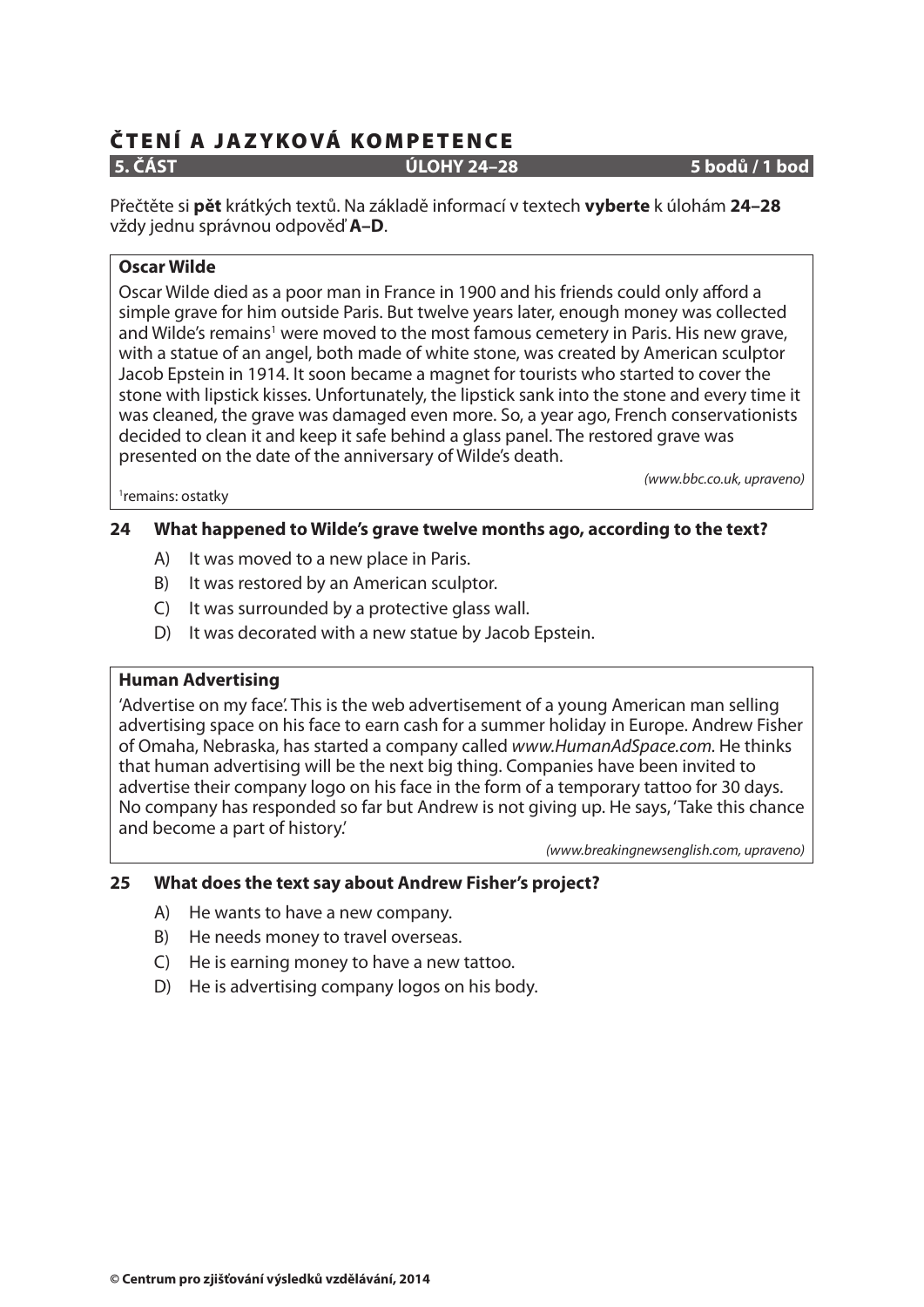#### **5. ČÁST ÚLOHY 24–28**

#### **What Calvin Did for Love**

It was in 1972 when Calvin Trillin was in Great Britain organising an international art exhibition. His wife, Alice, was coming to meet him in London for some much-needed relaxation because she had been taking care of her ill parents in New York for some time. Calvin wanted to cheer her up a little and because he knew she liked jazz music very much, he brought her beloved jazz band to the airport. When Alice's flight landed, she stepped right into the beautiful melody of the well known musical 'Hello, Dolly!' She laughed and walked arm in arm with her husband towards the baggage area, followed by their personal musicians and singing passengers.

(www.rd.com, upraveno)

#### **26 What did Calvin do for his wife?**

- A) He took her to an art exhibition.
- B) He invited her to a jazz concert.
- C) He prepared a musical welcome at the airport for her.
- D) He asked the people at the airport to sing 'Hello Dolly!' for her.

For several weeks Spanish police were looking for many valuable things that had been mysteriously disappearing from bags and suitcases locked inside the luggage compartment of a bus travelling between Girona Airport and Barcelona. After one journey, when some things were missing once again, one of the passengers noticed a rather large suitcase among the others. Police opened it and found a man hidden inside. The man's friend had bought a bus ticket and put the suitcase into the luggage hold. After the bus left the airport, the man got out of the suitcase and opened the other luggage looking for valuables. Before the bus arrived in Barcelona, he zipped himself back into his hiding place.

(www.bbc.co.uk, upraveno)

#### **27 Which would be the best title for this article?**

- A) Police Find Thief Hiding Inside Luggage
- B) Airport Bus Loses Passengers' Luggage
- C) Policeman Hides in Luggage to Catch Thief
- D) Man Hides in Luggage to Save Money on Buying Ticket

#### **Blogging in the U. S.**

Nowadays, blogging is becoming less popular with young people in the U. S. In December 2013, 28 percent of teenagers kept a blog. But in 2014 the number went down to 15 percent. However, blogs aren't going away. In fact, another study shows that blogging has become more popular for Americans over 30. While Facebook and Twitter are now more popular than blogging for chats with friends, writers who like creating long, philosophical messages choose to blog. It seems 140 characters just aren't enough for everybody.

(www.csmonitor.com, upraveno)

#### **28 According to this article, how are blogs changing in the U. S.?**

- A) More teenagers have started blogging.
- B) People who like writing are choosing to blog.
- C) More blogs are linked to Facebook and Twitter.
- D) Blogs are becoming less popular with older Americans.

#### **© Centrum pro zjišťování výsledků vzdělávání, 2014**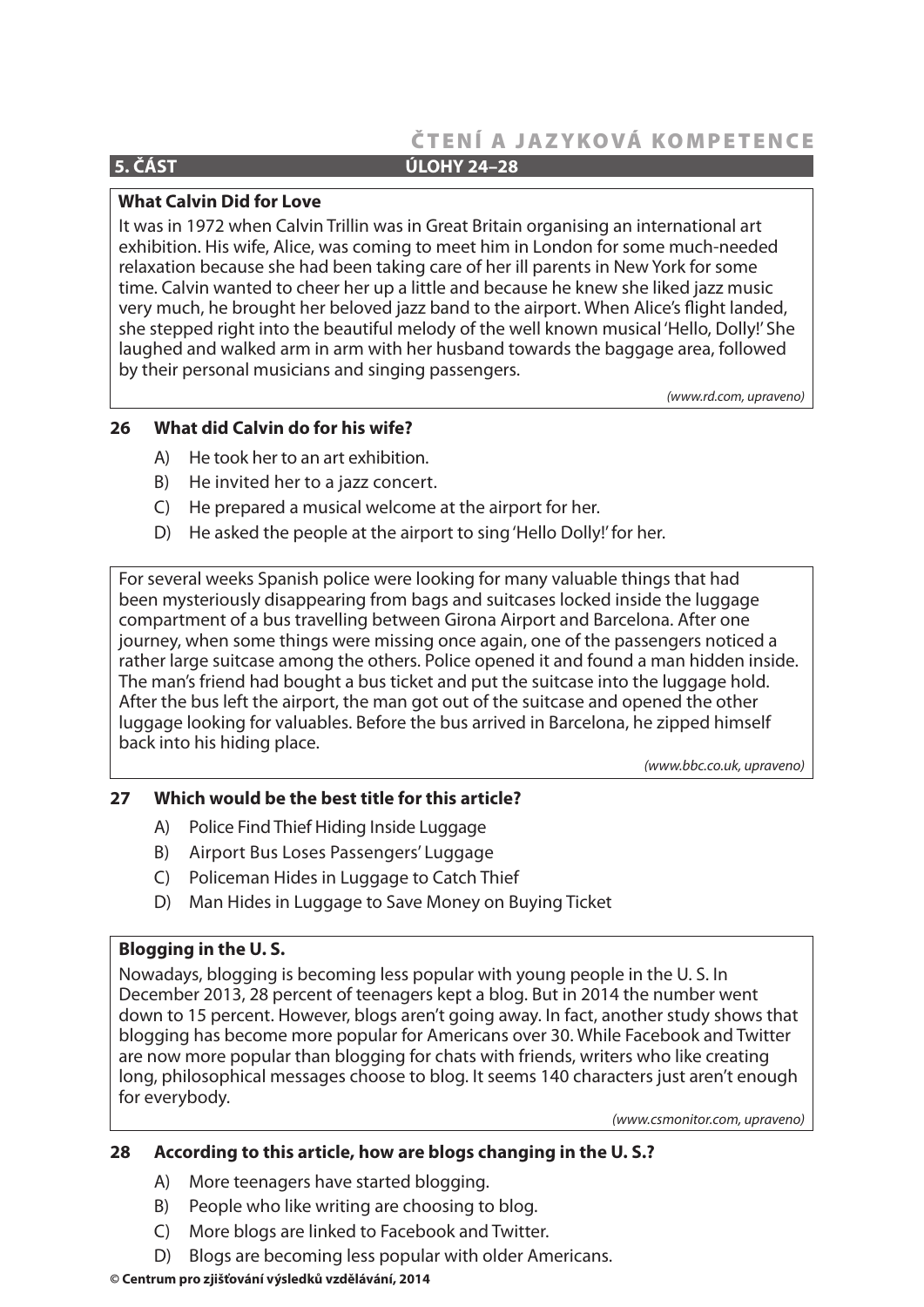|                                                                                                                                                                             | <b>6. ČÁST</b><br><b>ÚLOHY 29-38</b>                                                                            | 10 bodů / 1 bod |   |
|-----------------------------------------------------------------------------------------------------------------------------------------------------------------------------|-----------------------------------------------------------------------------------------------------------------|-----------------|---|
| Přečtěte si tvrzení v úlohách 29–38 a leták s informacemi o městě Carlisle. Na základě<br>informací v textu rozhodněte, zda jsou tvrzení pravdivá (P), nebo nepravdivá (N). |                                                                                                                 |                 |   |
| 29                                                                                                                                                                          | You can rent a car at Carlisle Tourist Information Centre.                                                      | P               | N |
| 30                                                                                                                                                                          | <b>Carlisle Tourist Information Centre is closed in December.</b>                                               |                 |   |
| 31                                                                                                                                                                          | Disabled people cannot use all of Carlisle's walking routes.                                                    |                 |   |
| 32                                                                                                                                                                          | The Eden Valley Cycle Way is recommended only for experienced<br>cyclists.                                      |                 |   |
| 33                                                                                                                                                                          | You can go bird watching in The Solway Estuary <sup>1</sup> area at any time<br>of year.                        |                 |   |
| 34                                                                                                                                                                          | You can have a swim in Talking Tarn Country Park.                                                               |                 |   |
| 35                                                                                                                                                                          | The Ibis Hotel includes breakfast in the price.                                                                 |                 |   |
| 36                                                                                                                                                                          | Willowbeck Lodge is the most modern building of all<br>the accommodation options.                               |                 |   |
| 37                                                                                                                                                                          | All the hotels are more expensive than the guest houses.                                                        |                 |   |
| 38                                                                                                                                                                          | All the guest houses offer the option of take-away breakfast bags<br>for visitors leaving early in the morning. |                 |   |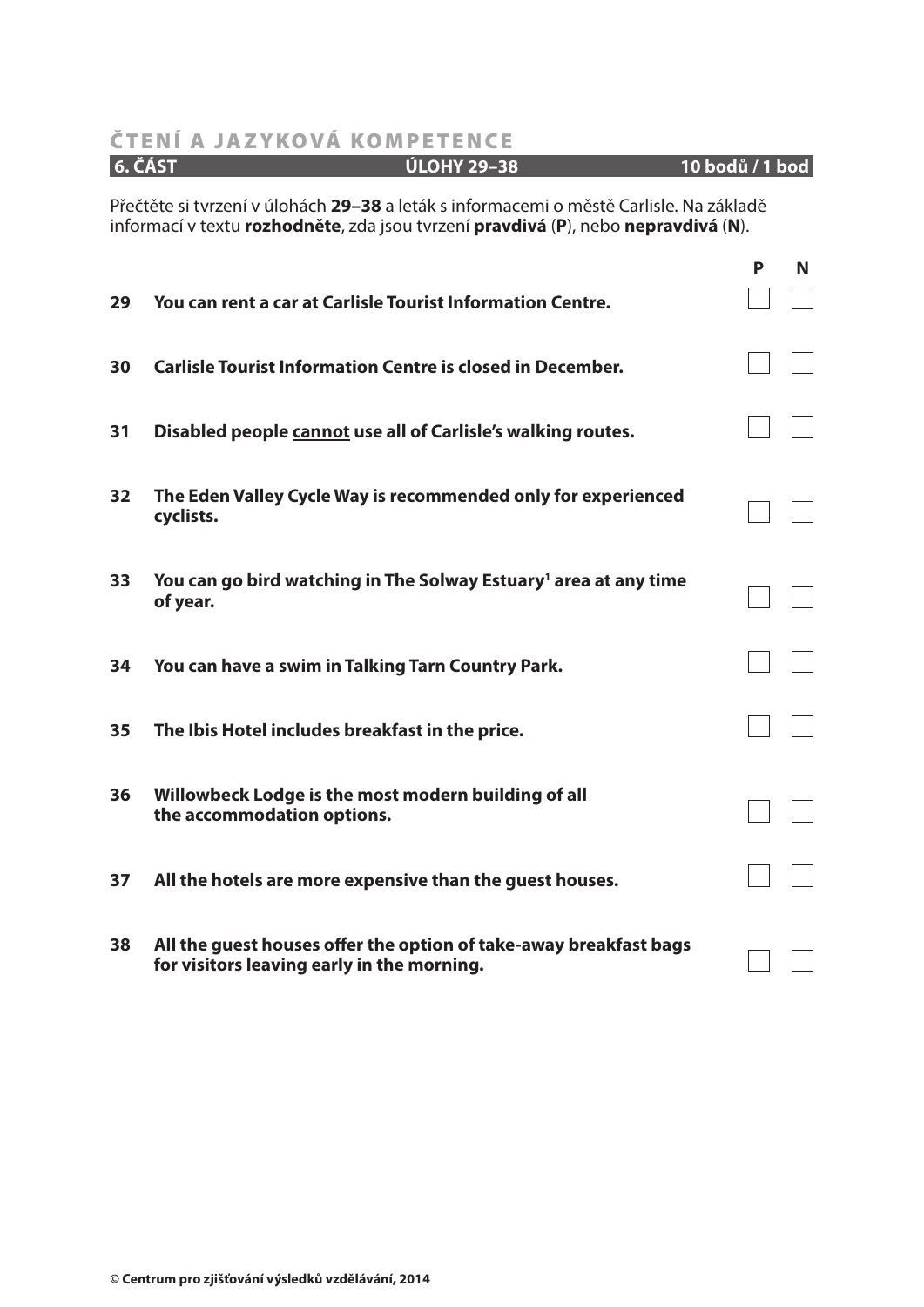**6. ČÁST ÚLOHY 29–38**

# **THE CITY OF CARLISLE**

The friendly, helpful staff at Carlisle Tourist Information Centre is happy to give advice to tourists on interesting places to visit, where to hire a car or bike in the city, the best walking routes, bus and train timetables, shopping facilities, as well as where to stay.

The Visitor Centre, Old Town Hall, Carlisle • Tel: (01228) 625 600 Fax: (01228) 625 604

#### **Open:**

**March to April** Mon–Sat 10:30 am–4 pm **May to June & Sep. to Oct.** Mon–Sat 9:30 am–5 pm July to Aug. Mon-Sat 9:30 am-5:30 pm • Nov. to Feb. Mon-Sat 10 am-4 pm

#### **ACTIVITIES**

The city of Carlisle and its surrounding countryside offer a wide choice of ways to get active!

**Walking** – There are several footpaths and tracks that are open to the public. Half of the walking tours have already been made suitable for wheelchair access and next year you can look forward to other newly opened wheelchair-accessible paths. Many of the most popular walking areas can be reached by public transport. Carlisle itself also offers many guided and self-guided city walks – just pick up our City Walks leaflet for details.

**Cycling** – Carlisle is the centre where the Inverness to Dover route crosses the River Cycle Way. The Eden Valley Cycle Way is perfect for cyclists of all levels – from beginners to experienced cyclists. For full cycling information, please call (01228) 625600.

**Bird watching** – The Solway Estuary<sup>1</sup> area is a nice place to go bird watching. It is worth a visit throughout the whole year. From spring to autumn, you can feed seagulls by the river, and in winter, huge flocks of geese can be seen there. To the east of Carlisle, the Geltsdale area has an exciting forest and a huge wildlife area.

**Water sports** – Talking Tarn Country Park is a great location for sailing, windsurfing and canoeing. For safety reasons, swimming is forbidden there. But you can hire a rowing boat or go for a leisurely walk in the park's woodland. Swimming is possible only in the pools in Carlisle, which has 3 heated swimming pools, a waterslide and a magnificent Victorian health suite.

#### **ACCOMMODATION IN CARLISLE**  *Angus Hotel*

An old Victorian town house built near Hadrian's Wall towards the end of the 19<sup>th</sup> century. 14 Scotland Road  $\mathbf{\mathbb{R}}$ : (01228) 523 546 Price from £27.50 to £32.50 Prices do not include breakfast. You can book breakfast at the same time as your room(s) at: www.angus-hotel.co.uk

#### *Aldingham Guest House*

A warm welcome awaits you at our historic town house. Spacious luxury bedrooms and bathrooms.

1 Eden Mount Road <sup>2</sup>: (01228) 577 214 Price from £37.50 to £57.50 A generous and healthy breakfast is included in our price and take-away breakfast bags are available for those who have early departures. www.aldingham-lodge.com

#### *Ibis Hotel*

This ancient hotel in the centre of Carlisle is ideally located for nearby shopping and eating out as well as exploring the numerous attractions in the area. Excellent value for money and a warm welcome await you! 45 Botchergate Avenue <sup>2</sup>: (01228) 518 000 Price from £54.85 to £59.85 Ibis room prices do not include breakfast. Breakfasts need to be booked at the hotel. www.ibishotel.com

#### *Willowbeck Lodge Guest House*

The highest grade guest house in the Carlisle area, designed and built two years ago, offers contemporary accommodation of an exceptionally high standard.

38 Lambley Street <sup>2</sup>: (01228) 577 214 Price from £40 to £50

A wide choice of breakfast and evening meals is available as well as take-away breakfast bags. www.willowbeck-lodge.com

<sup>1</sup> estuary: ústí řeky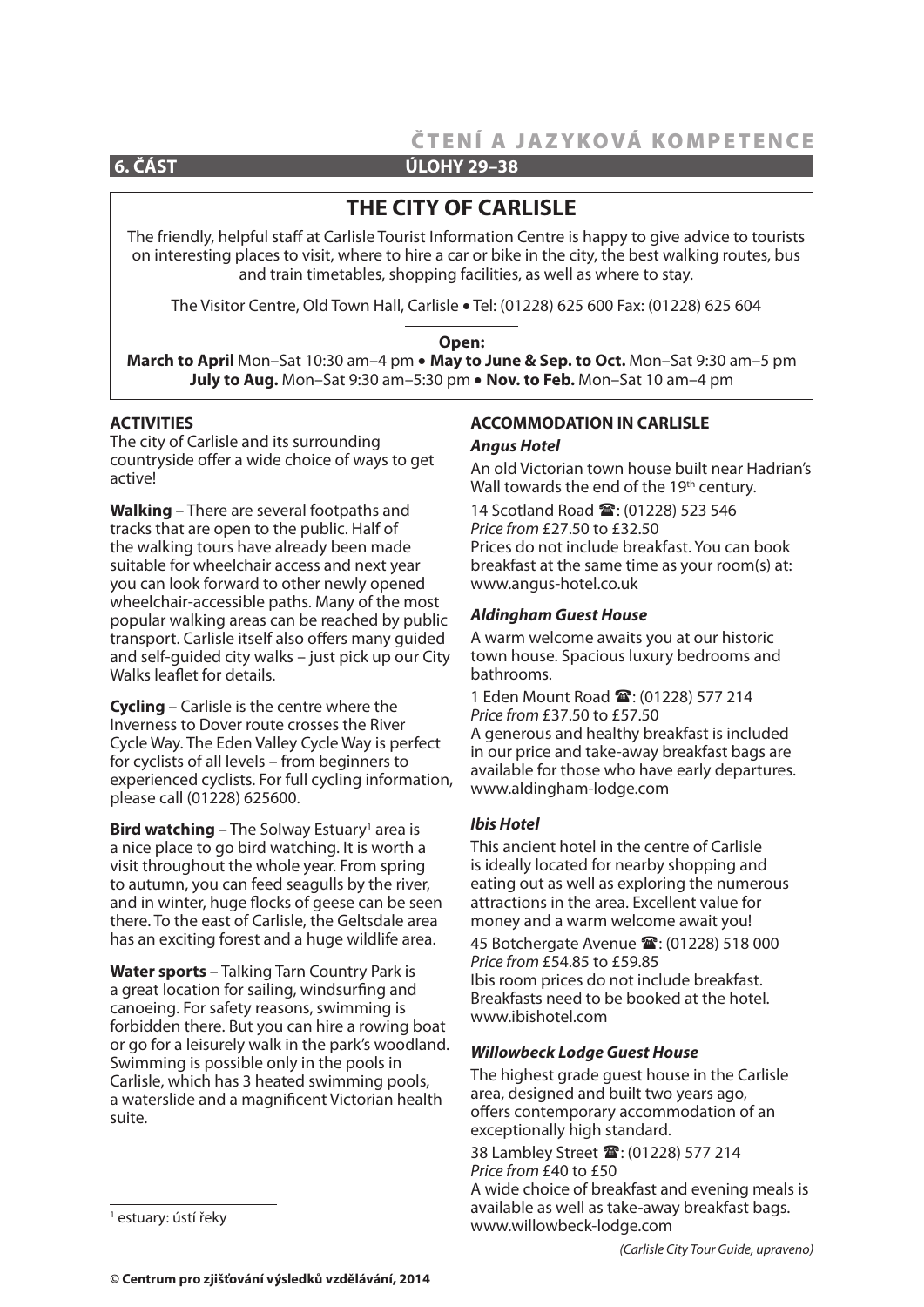#### **ČTENÍ A JAZYKOVÁ KOMPETENCE 7. ČÁST ÚLOHY 39–43 5 bodů / 1 bod**

Přečtěte si vyprávění o cestě na Borneo. Na základě informací v textu **vyberte** k úlohám **39–43** vždy jednu správnou odpověď **A–D**.

# **A journey to Borneo**

It all started five years ago when I went to Jersey for a 10-day holiday. This island in the English Channel is mostly visited by people who are looking for lazy beach holidays, long walks along the coast and beautiful landscapes. Somebody in the hotel recommended I visit the Durrell Wildlife Park. What really impressed me at the wildlife park were the orang-utans. I remember watching a mother and baby for over an hour – they really are the cutest animals. They looked straight into my eyes and what's more, their games really made me laugh. And that was exactly what I needed and why I chose this island for a holiday – to have a rest from work.

When I got home after ten days, I read all the books I could get and watched TV documentaries about these incredible animals. I did everything I could to learn about them. And then, a few years later, I was looking for a winter holiday somewhere in Scotland when a leaflet from a travel agency came in the mail about watching orang-utans. It wasn't exactly what I expected from a holiday, but the idea of meeting these cute animals again was exciting. Finally, the agency let me spend two weeks with orang-utans in a nursery for orphaned<sup>1</sup> babies at the Sepilok Rehabilitation Centre in Borneo. I completely forgot about Scotland at that moment.

Such an exotic place as Borneo could be a shock for some tourists, but I had seen all those films and TV documentaries about the jungle and the wildlife before, so I knew what to expect. What I wasn't prepared for was the weather. Immediately after landing in Borneo we went in jeeps to our camp. We were staying deep in the jungle, but halfway there we were hit by a monsoon. The road was collapsing, trees were falling down and the bridge we crossed came down just behind us. We had to spend the night in the jungle in the heavy rain with some Polish tourists who couldn't speak a word of English.

The next day, we finally got to the camp and started our work. I was wondering what it was about orang-utans that really caught my heart and finally I found out – it was the first time I held a baby. There was one orphan in the centre who lost both his parents and was having problems learning to climb trees. His name was Jamil. Every day, I would take him out to a tree and help him practice like his mother would. By the end of the week, little Jamil held his hands out for me to pick him up and screamed – just like a baby would. I had to laugh. The word orang-utan translates as 'man of the forest', which is so true. Sometimes the orang-utans seem so human, although in the wild they can be very dangerous.

My whole life has changed since my trip to Borneo. I was thinking about adopting Jamil and moving him to my hometown, but then I realised that he was happy where he was. So I have begun writing a book about him and other orang-utans and I am planning my second trip to Borneo next year. Until then I will have to learn more about communication with orang-utans, so that I will be able to understand Jamil even better during my next visit to Borneo.

1 orphaned: osiřelý

(CZVV)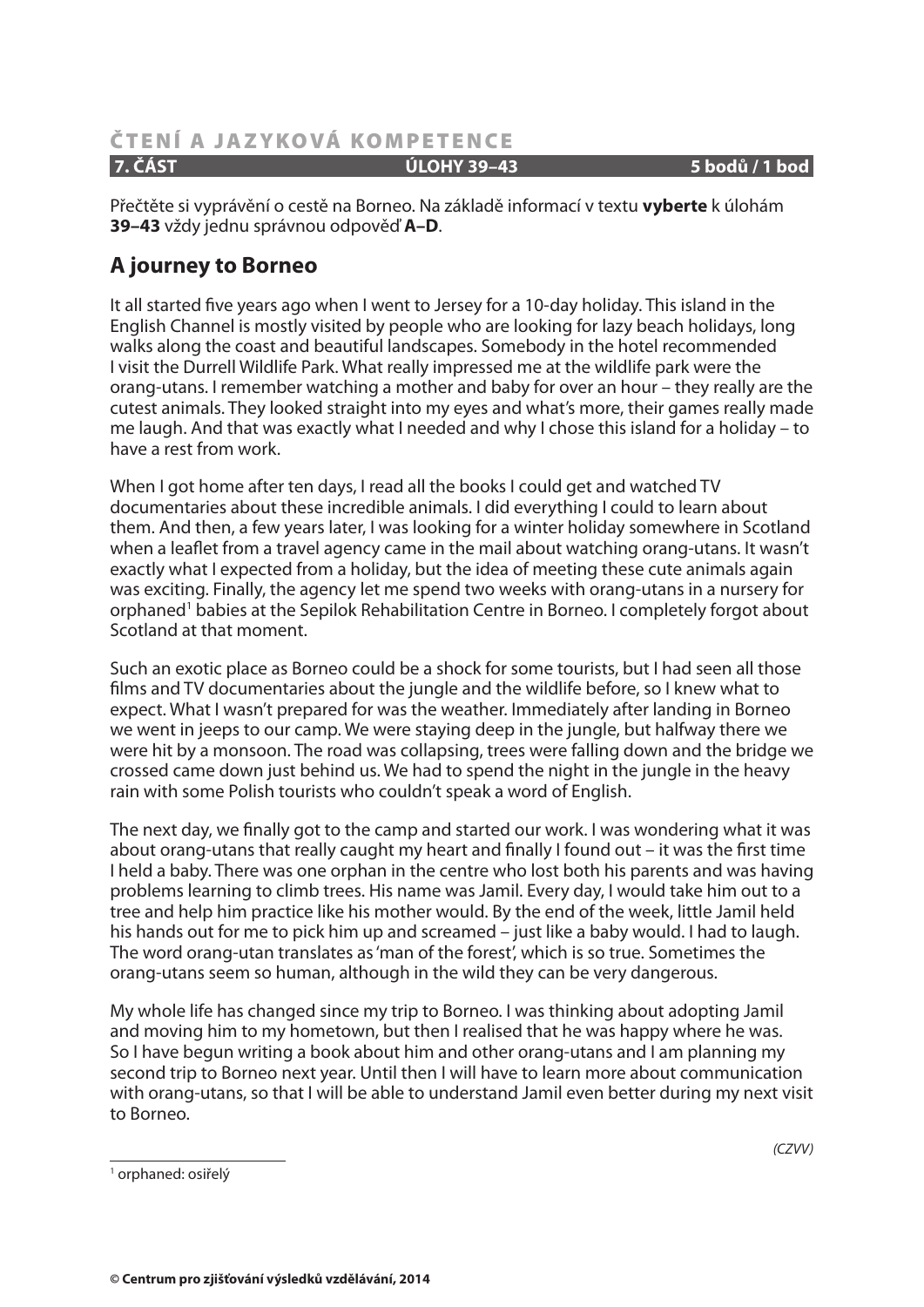#### **7. ČÁST ÚLOHY 39–43**

#### **39 Why did the author go to Jersey?**

Because she:

- A) was very interested in orang-utans.
- B) needed to have a break from her job.
- C) wanted to visit the Durrell Wildlife Park.
- D) wanted to watch wild animals in nature.

#### **40 What did the author do as soon as she got home from Jersey?**

- A) She went for a holiday to Scotland.
- B) She made a documentary about orang-utans.
- C) She tried to find information about orang-utans.
- D) She went to a travel agency to get some leaflets.

#### **41 What surprised the author when she arrived in Borneo?**

- A) the roads
- B) the jungle
- C) the visitors
- D) the weather

#### **42 What does the author say about Jamil?**

- A) He behaved like a child.
- B) He laughed like a human.
- C) He lived in the camp with his parents.
- D) He was dangerous to people in the camp.

#### **43 What did the author do when she returned from Borneo?**

- A) She wanted to move to Borneo.
- B) She adopted the orphan orang-utan Jamil.
- C) She learned how to speak with orang-utans.
- D) She started to write a book about orang-utans.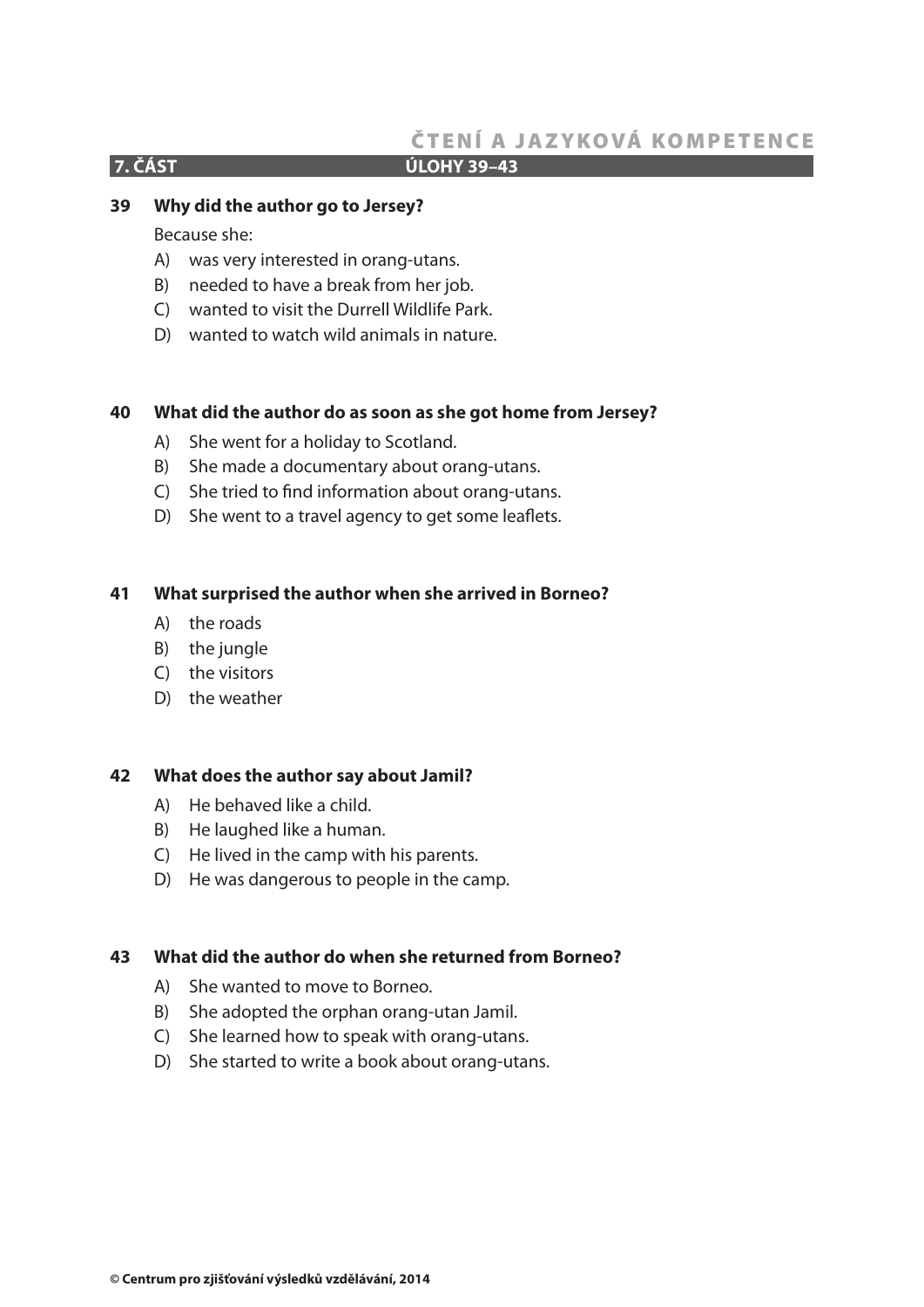#### **8. ČÁST ÚLOHY 44–48 5 bodů / 1 bod**

Přečtěte si informace o **pěti** lidech, kteří hledají práci, a pracovní nabídky. Na základě informací v textech **přiřaďte** k úlohám **44–48** vždy jednu nabídku **A–G**. **Dvě** nabídky jsou **navíc** a nebudou použity.

#### **44 Jacy \_\_\_\_\_**

She is a graphic designer with a university degree. She has worked for 8 years doing creative artwork for advertising agencies. She is looking for a full-time job doing a similar thing. Her hobbies are her cats and drawing.

#### **45 Barbara \_\_\_\_\_**

She is a retired narcotics police officer with experience in teaching young criminals. She is not very physically fit or able to walk a lot now. She wants to work up to 3 days per week on a part-time basis. She spends weekends with her family.

#### **46 Angela \_\_\_\_\_**

She is a secondary school student looking for an indoor summer job. She is an animal lover and often looks after her friend's dog. She is a vegetarian who loves cooking, but she will not touch meat. She plays in tennis tournaments every weekend.

#### **47 Max \_\_\_\_\_**

He just left secondary school and is looking for an outdoor summer job during weekdays. He has experience of looking after primary-school children in a club. He loves animals and being outside and is in good condition.

#### **48 Ethan \_\_\_\_\_**

He is a university student doing a law degree. He has never worked before and he needs to find a job for this summer. He likes food from around the world. He dislikes children and is allergic to animal hair.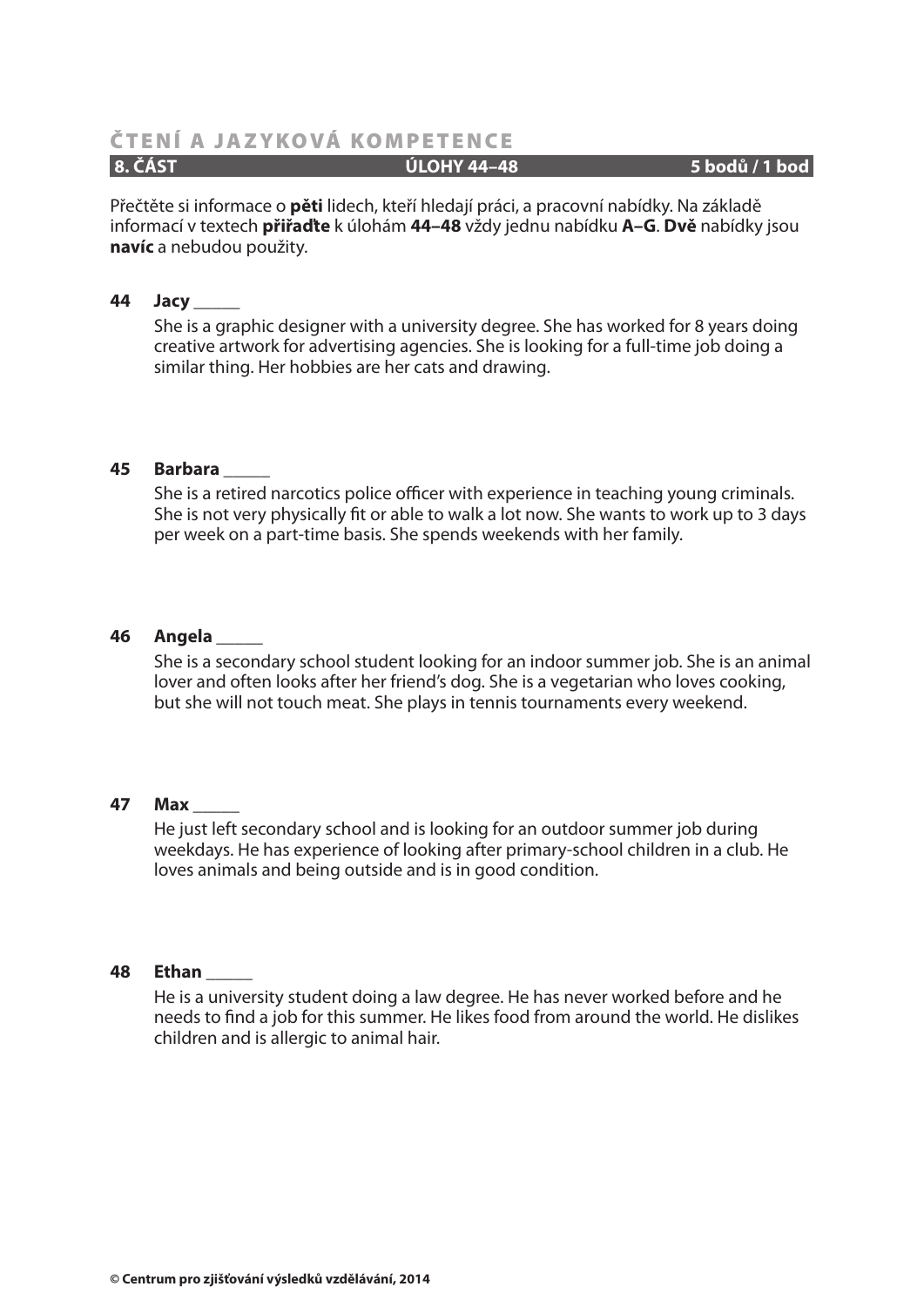**8. ČÁST ÚLOHY 44–48**

# **JOB OPPORTUNITIES**

#### A)

If you love animals and have experience working with them, this could be the job for you! A part-time assistant is required for walking and feeding animals (mostly dogs and cats) at John's Pet Hospital during weekends. Please call us at 666-4422 if you are interested.

#### B)

Help needed in a restaurant kitchen and serving quests. Golden Tikka is a vegetarian restaurant focused on healthy food. This position is for the summer season when we are busy between Monday and Friday. This is also the first place in town where pets are welcome to come in with diners. We are looking for a friendly, animal-loving vegetarian to join us for the summer. If interested, please call 666-0802.

#### $\mathcal{C}$

Are you an experienced person looking for a permanent job in a dynamic graphic design company? AAA – Art Advertising Agency needs someone to join our team designing quality images for campaign advertising. Part-time or short-term candidates please do not apply. For more info please visit our website at: www.aaa.com.

#### D)

Have fun helping young children during their summer camp in July and August. Little Ranch is looking for someone to spend weekdays working outside with the kids. We need someone who has finished their secondary school education and is energetic because you will do a lot of running, walking and helping with ranch animals in the hot weather. Experience working with children would be preferred. Call us today: 878-2584.

### E)

We are offering a good career chance for an accountant with at least 5 years of experience. We need someone with good computer skills to work in the offices of graphic design magazine Kids Design, a publication for graphic designers specialising in cool design and the latest news in advertising. Call us at 878-3495.

#### F)

La Casa Argentina is looking for a waiter/ waitress at our Argentinian steak restaurant on a 3-month contract – from July to September. This job would be ideal for a university student. The ability to work hard is the only qualification needed. If you're reliable and good enough, you may get a permanent job after. Interested? Contact us at 666-8744.

#### G)

Can you teach teenagers in trouble why they shouldn't take drugs? You can make a positive difference to someone's life. Teenage Support helps teenagers who have drug problems and we are looking for some part-time help. This is a long-term position for 3 days per week – working days only. You must have experience in teaching or criminal law. Please visit our website for more information: www.teenagesupport.org.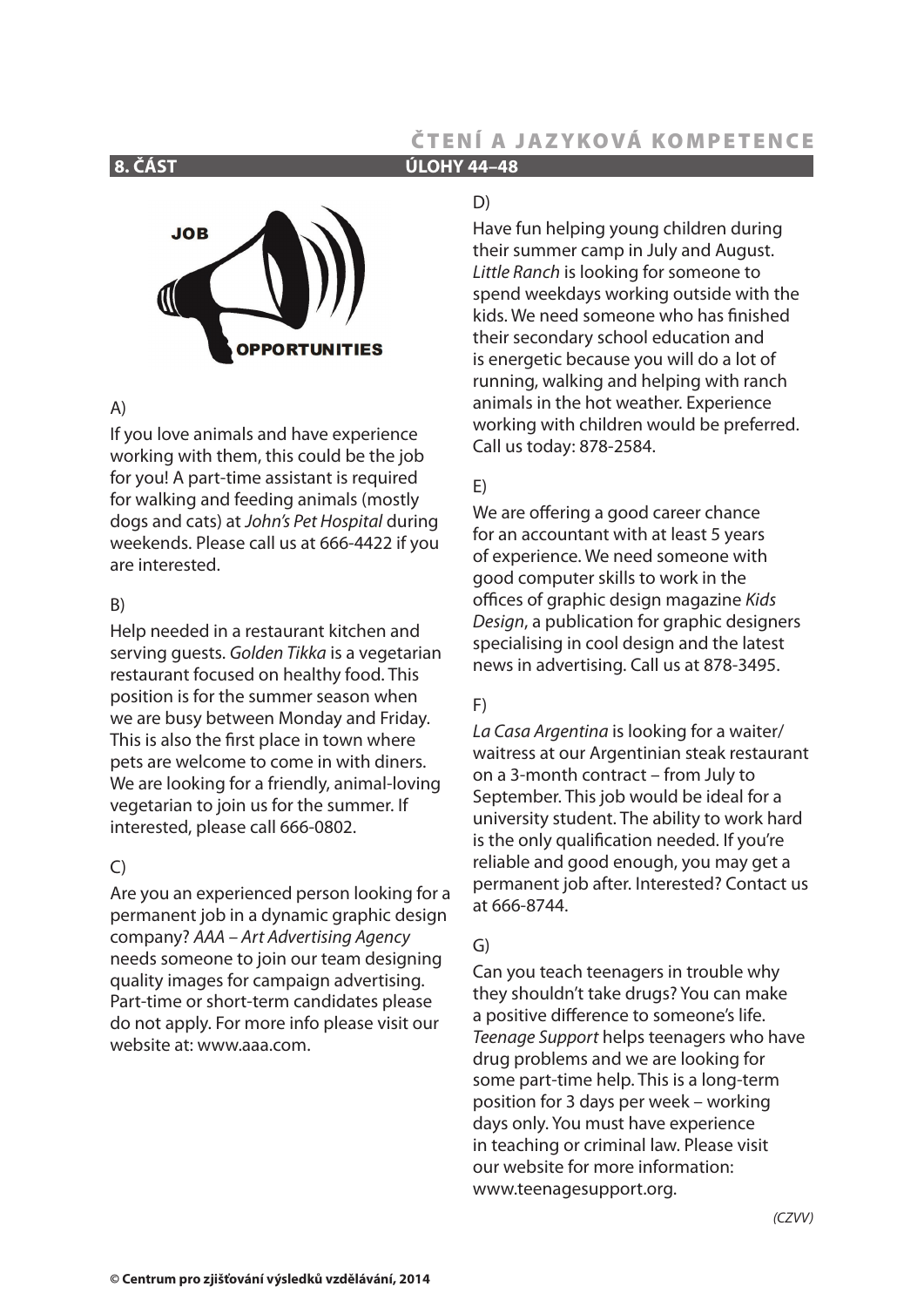**9. ČÁST ÚLOHY 49–63 15 bodů / 1 bod**

Přečtěte si krátký příběh odehrávající se v Africe. Na základě textu **vyberte** k úlohám **49–63** vždy jednu správnou odpověď **A–C**.



# **Clever crocodiles**

An Englishman was travelling in South Africa. It was very hot there (49) that time of the year. Every afternoon, he went down to the sea and (**50**)\_\_\_\_\_\_\_\_\_ at the cool green water. How he wanted (**51**)\_\_\_\_\_\_\_\_\_ in and swim for at least half an hour! But he was afraid to do so because everybody in England (**52**)\_\_\_\_\_\_\_\_\_ that Africa was full of crocodiles. A man might lose an arm, or a leg, or even his life

if he (**53**)\_\_\_\_\_\_\_\_\_ near the water.

One very hot afternoon (**54**)\_\_\_\_\_\_\_\_\_ he came to the sea, he saw an African boy there. He called the boy and asked, 'Are there (**55**)\_\_\_\_\_\_\_\_\_ crocodiles in the water here?' 'No, no crocodiles,' the boy answered. 'Nobody (**56**)\_\_\_\_\_\_\_\_\_ a crocodile here for more than 50 years!'

The Englishman (**57**)\_\_\_\_\_\_\_\_\_ with the answer. He (**58**)\_\_\_\_\_\_\_\_\_ his clothes, jumped into the water and enjoyed his swim more than (**59**)\_\_\_\_\_\_\_\_\_ in the world.

Half an hour (60)\_\_\_\_\_\_\_\_\_\_\_\_ he came out of the water, tired, but happy. The boy was still there and so the Englishman began (**61**)\_\_\_\_\_\_\_\_\_\_ to him again.

'Tell me, boy,' he said, 'Why are you so sure that there are (**62**)\_\_\_\_\_\_\_\_\_ crocodiles here?'

The boy smiled at the man and replied, 'You see, crocodiles are very clever. They never come here, because they are afraid (**63**)\_\_\_\_\_\_\_\_ the sharks.'

The Englishman couldn't believe his ears.

(Friendship 8/1994, upraveno)